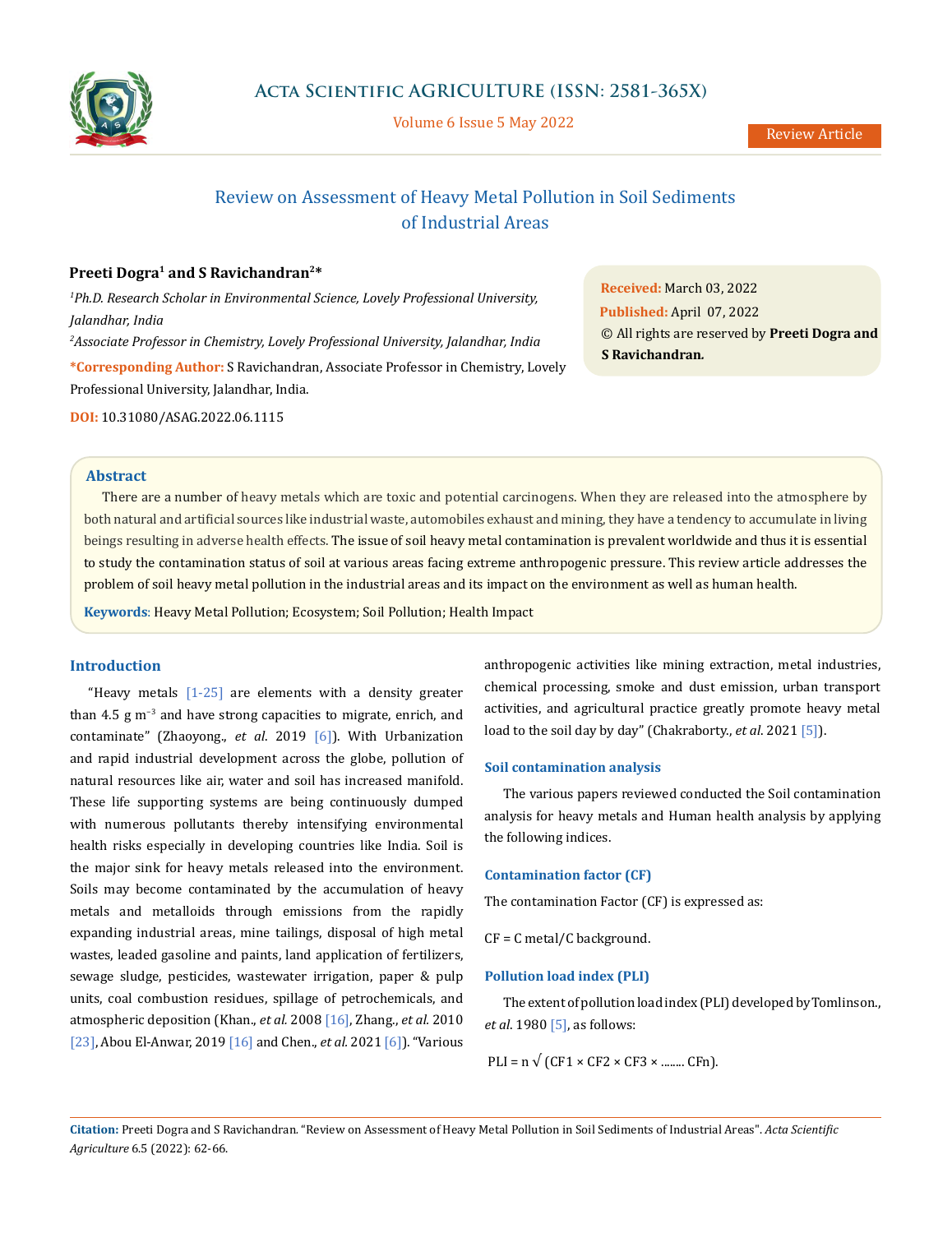#### **Geo-accumulation index (Igeo)**

Geo-accumulation index was first applied by Muller<sup>18</sup> (1969). The Igeo equation was proposed by Muller (1969) as follow:

$$
Igeo = \log_2 Cn / 1.5 Bn
$$

Muller classified Igeo values in seven levels as Igeo < 0 (not polluted), Igeo = 0-1 (uncontaminated to moderately polluted), Igeo = 1-2 (moderately polluted), Igeo = 2-3 (moderate to heavy polluted), Igeo = 3- 4 (heavy polluted), Igeo = 4-5 (heavy to extremely polluted), and Igeo>5 (extremely polluted).

# **Degree of contamination (DC)**

It is the computation of all contamination factors (Hakanson, 1980 [11]):

# $DC = \sum_{1}^{n} CF$

### **Human risk assessment (HRA)**

According to the USEPA, the health-risk assessment (HRA) is a model developed to estimate human health risk that is caused by contaminants. The potential risk of exposure to and adverse health effects of the studied metals through dermal and ingestion pathways will be estimated as follows:

 $CDI_{inc}(mg \, kg^{-1} \, day^{-1}) = C \, (mgkg^{-1}) \times IngR \times EF \times ED \times 10^{-6}/BW$ × AT

 $CDI_{\text{inh}}$  (mg kg<sup>-1</sup> day<sup>-1</sup>) = C (mgkg<sup>-1</sup>) × EF × ET × ED/PEF × 24 × AT

 $CDI_{\text{der}}$  (mg kg<sup>-1</sup> day<sup>-1</sup>) = C (mgkg<sup>-1</sup>) × SA × AF × ABS × EF × ED ×  $10^{-6}/BW \times AT$ 

Where,

ABSd (unit less): Dermal absorption factor

AF (mg cm-2): Soil to skin adherence factor

AT (d): Averaging time for non-carcinogenic effects

BW (kg): Average body

ED (year): Exposure duration

EF (d year<sup>-1</sup>): Exposure frequency

ET (hd<sup>-1</sup>): Exposure time

IngR (mg d-1): Soil ingestion rate receptor

PEF (m<sup>3</sup> kg<sup>-1</sup>): Soil-to-air particulate emission factor

SA (cm<sup>2</sup> event<sup>-1</sup>): Skin surface area available for exposure

Lifetime Average Daily Dose (LADD**)** to estimate the carcinogenic risk

LADD=  $C/PEF \times AT_{can} \times (CR_{child} \times EF_{child} \times ED_{child}/BW_{child} + CR_{adult} \times$  $EF_{\text{adult}} \times ED_{\text{adult}}/BW_{\text{adult}}$ 

#### **Hazardous quotient**

The non-carcinogenic effect will be evaluated by calculating hazardous quotient (HQ) which is the ratio of CDI to reference dose (RfD):

# HQ = CDI/RfD

Hazardous index is a cumulative sum of HQ of the three pathways and represent a non-carcinogenic risk hazard.

 $H I = \sum H Q_i = H Q_{ingestion} + H Q_{inhalation} + H Q_{dermal}$ 

# **Environmental and health impacts of heavy metals**

As, Cr and Pb are considered to be potential carcinogens and are associated with the occurrence of many diseases (Zhong., *et al*. 2018 [23]). The assessment of soil heavy metal pollution in and around industrial locations is of prime importance to researchers worldwide as soils are the most important sink for heavy metal accumulation. Various anthropogenic activities are adding toxic metals to the soil regularly. Therefore, their concentrations in the soils reflects the health of the ecology and environment of the area. Moreover, they serve as an important indicator of human exposure to such metals. Human beings are exposed to the risks of heavy metal pollution via, direct ingestion, inhalation, dermal contact, indirectly through the food chain, etc. Heavy metals exhibit long term persistence in urban soils and have much lower mobility. Govil., *et al.* 2001 [10] investigated the environmental and geochemical environment around Patancheru industrial development area of Andhra Pradesh, India to determine the extent of chemical pollution in the soil and the results revealed that soils in the area are significantly contaminated with many heavy metals, such as Cr, V, Fe, As, Cd, Se, Ba, Zn, Sr, Mo and Cu, present above the normal distribution in the soil. Similar kind of study was carried out by Pradhan<sup>20</sup> and Kumar 2014 evaluate the pollution risk of heavy metals by recycling e waste in an industrial area in Delhi and reported higher concentrations of heavy metals like As (17.08 mg/

**Citation:** Preeti Dogra and S Ravichandran*.* "Review on Assessment of Heavy Metal Pollution in Soil Sediments of Industrial Areas". *Acta Scientific Agriculture* 6.5 (2022): 62-66.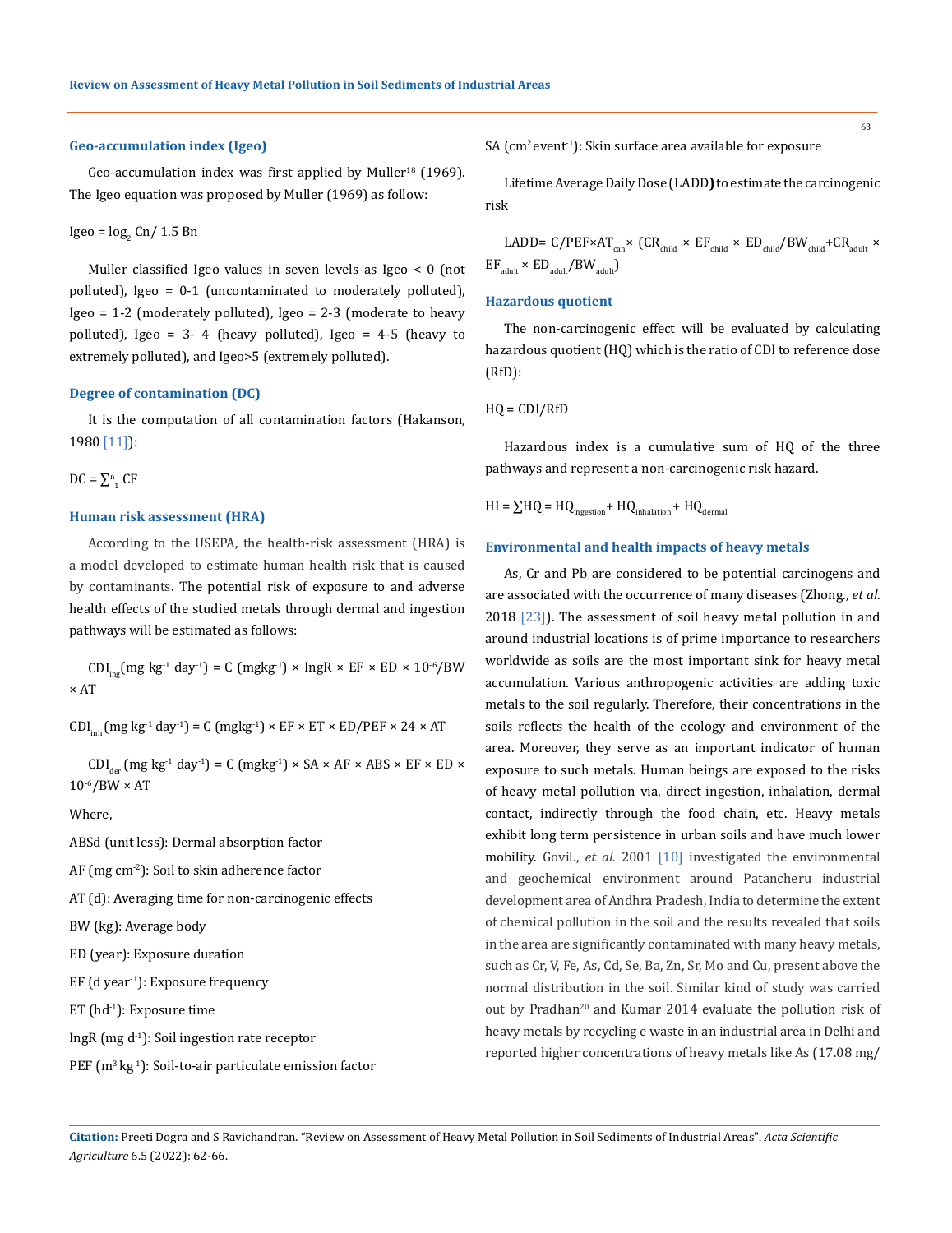kg), Cd (1.29 mg/kg), Cu (115.50 mg/kg), Pb (2,645.31 mg/kg), Se (12.67 mg/kg) and Zn (776.84 mg/kg ecological and health risk assessment) in surface soils of e-waste recycling areas compared to those in reference site. Chakraborty<sup>, et al</sup>. 2021 [5] observed that the developmental projects and economic actions such as mining, industries, urban expansion, and agricultural activities contribute toxic heavy metals into the soils and it adversely affects human health and broadly the environment.

Gastrointestinal, nervous system disorders, immune system damage, birth defects and cancer are the result of the complications of heavy metals toxic effects" (Mood-Balali., *et al.* 2021 [17]) According EPA and the International Agency for Research on Cancer (IARC), these metals are also classified as either "known" or "probable" human carcinogens based on epidemiological and experimental studies showing an association between exposure and cancer incidence in humans and animals [\(Tchounwou](https://www.ncbi.nlm.nih.gov/pubmed/?term=Tchounwou%20PB%5BAuthor%5D&cauthor=true&cauthor_uid=22945569)., *et al.* 2012 [21]). Jaishanker., *et al.* 2014 [15] reviewed the effects of some heavy metals *i.e.* arsenic, lead, mercury, cadmium, chromium and iron, on the environment and living organisms, mainly human beings. Fei., *et al.* 2018 [8] studied association between heavy metal soil pollution and stomach cancer. Devi and Yadav 2018 [7] carried out the health risk assessment of heavy metal pollution in Patna, India and observed that the primary pathway of heavy metal exposure to both adults and children population was ingestion via soil. In their study, the estimated hazard index was highest for Pb, suggesting significant non-carcinogenic effect to both adults and children population.

Zhaoyong., *et al.* 2019 [24] conducted health risks evaluation of 10 heavy metals in the urban dust of Chinese cities which showed that of the three exposure ways, the  $HQ_{\text{inc}}$  from hand-mouth intake was the most common exposure route. Briffa., *et al.* 2020 [4] have reviewed the toxicological effects of heavy metal pollution on human beings and reported that some of the metals effects the biological functioning and growth while a few other bioaccumulate in organs causing serious diseases such as cancer. Jahromi., *et al.* 2020 [14] while studying human health risk assessment for exposure to heavy metals (Cu, Zn, Cd, Pb) present in surface soil of zinc-lead mine(Iran) obtained considerable values of ecological risk (RI = 497.95) and high contamination degree (mCd =  $11.83$ ) thereby implicating the potential of high health risk in the mining area. Anguilera., *et al.* 2021 [3] while working on the heavy metal

contamination levels, main emission sources, and human health risks in samples of street dust in Mexico City found that the high levels of Cr and Pb in urban dust represent a health risk for children. Agyemang., *et al.* 2022 [2] studied the heavy metal pollution in surface soils of automobile workshops in Ghana and reported that the accumulated toxic levels in soils can threaten human health through possible routes of exposure.

Many of the researchers have conducted studies to evaluate the carcinogenic as well as non-carcinogenic effects of heavy metals on human beings. Gao and Wang 2018 [9] studied the of heavy metal pollution in soils of industrial area of Shanghai, China and reported that the non-carcinogenic risk was mainly due to Cr with an HI value of 6.48 for adults and 39.01 for children thus indicating a higher risk to children from heavy metal pollution. Similarly, Musa., *et al.* 2019 [19] investigated the carcinogenic and non-carcinogenic health risks of the heavy metal concentrations in street dust of North Cyprus and observed that for non-carcinogenic human health risk, the heavy metals on the street dust for all ages (children and adults) were below 1 with exception of Cr, signifying that Cr might cause non-carcinogenic health risk. Further, the values for carcinogenic health risk were lower than the threshold limit. While conducting studies on distribution, toxicity and health risk assessment of few metals in surface dust in Bhiwadi Industrial area, India, Verma., *et al.* 2019 [22] reported that the Noncarcinogenic health risk due to metals in surface dust was high. Hui., *et al*. 2021 [12] quantified the risks of heavy metal pollutants in soil to human health and reported that the total carcinogenic risk indexes of the two different groups of people (Adults and children) are between  $10^{-4}$  and  $10^{-6}$ , which are higher than the human health recommended by the US EPA Recommended level (10<sup>-6</sup>). Their study revealed that the soil in the study area is exposed to severe heavy metal pollution and thus creates a risk of cancer. Jadoon., *et al*. 2021 [14] evaluated the heavy metals in the urban dust samples in Alexandria for its implications on human health and reported that the cancerous risk of Pb (1.4  $\times$  10<sup>-4</sup>) for children exceeded the guideline values and was considered unacceptable, whereas the cancerous risks of other studied metals were acceptable for both subpopulations (adults and children).

# **Conclusion**

Due to urbanization and industrial expansion over the years, the soils are degrading with high loads of pollution and has become

64

**Citation:** Preeti Dogra and S Ravichandran*.* "Review on Assessment of Heavy Metal Pollution in Soil Sediments of Industrial Areas". *Acta Scientific Agriculture* 6.5 (2022): 62-66.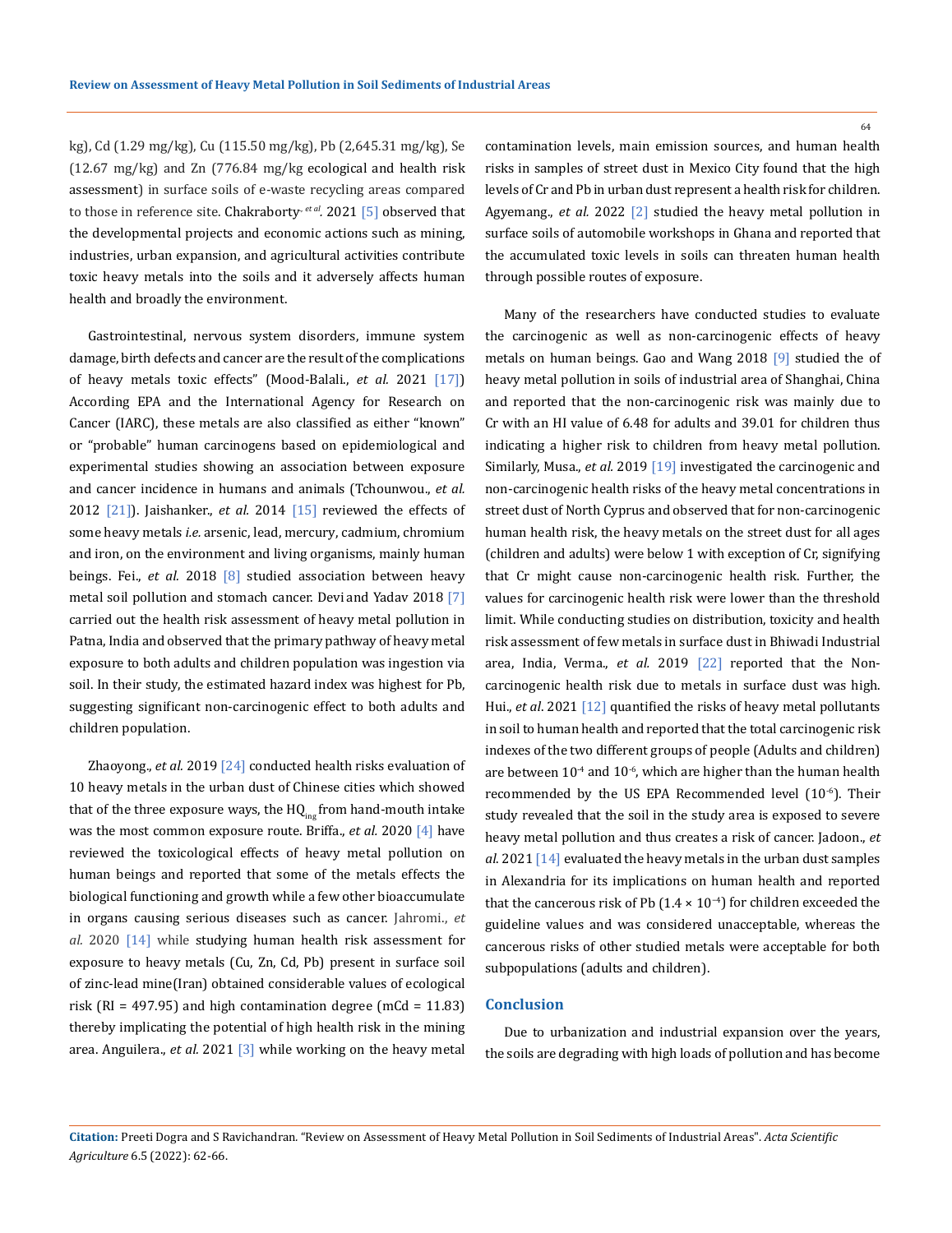a challenge. These industrial areas are rapidly spreading and developing all over the world comprising huge number of small scale and large-scale industries, ongoing major infrastructure projects including other commercial activities. It is essential to carry out research studies regarding heavy metal pollution in and around industrial area so as to provide a valuable data that can be used for policy framing, management of environment, safeguarding human health, and for town planning of the regions undergoing fast industrial transformation.

# **Bibliography**

- 1. [Abou El-Anwar EA. "Assessment of heavy metal pollution](https://bnrc.springeropen.com/articles/10.1186/s42269-019-0233-4)  [in soil and bottom sediment of Upper Egypt: comparison](https://bnrc.springeropen.com/articles/10.1186/s42269-019-0233-4)  study". *[Bulletin of National Research Center](https://bnrc.springeropen.com/articles/10.1186/s42269-019-0233-4)* 43 (2019): 180.
- 2. Agyemang J., *et al*[. "Pollution and Health Risk Implications](https://link.springer.com/article/10.1007/s42250-021-00297-x)  [of Heavy Metals in the Surface Soil of Asafo Auto-Mechanic](https://link.springer.com/article/10.1007/s42250-021-00297-x)  [Workshop in Kumasi, Ghana".](https://link.springer.com/article/10.1007/s42250-021-00297-x) *Chemistry Africa* 5 (2022): 189- [199.](https://link.springer.com/article/10.1007/s42250-021-00297-x)
- 3. Anguilera A., *et al*[. "Heavy metal pollution of street dust in the](https://www.researchgate.net/publication/349757711_Heavy_metal_pollution_of_street_dust_in_the_largest_city_of_Mexico_sources_and_health_risk_assessment)  [largest city of Mexico, Sources and health risk assessment".](https://www.researchgate.net/publication/349757711_Heavy_metal_pollution_of_street_dust_in_the_largest_city_of_Mexico_sources_and_health_risk_assessment)  *[Environmental Monitoring and Assessment](https://www.researchgate.net/publication/349757711_Heavy_metal_pollution_of_street_dust_in_the_largest_city_of_Mexico_sources_and_health_risk_assessment)* 193 (2021): 193.
- 4. Briffa J., *et al*[. "Heavy metal pollution in the environment and](https://www.sciencedirect.com/science/article/pii/S2405844020315346)  [their toxicological effects on humans".](https://www.sciencedirect.com/science/article/pii/S2405844020315346) *Heliyon* 6.9 (2020): [e04691.](https://www.sciencedirect.com/science/article/pii/S2405844020315346)
- 5. Chakraborty B., *et al*[. "Assessment of non-carcinogenic health](https://pubmed.ncbi.nlm.nih.gov/33891234/)  [risk of heavy metal pollution: evidences of coal mining region](https://pubmed.ncbi.nlm.nih.gov/33891234/)  of eastern India". *[Environmental Science and Pollution Research](https://pubmed.ncbi.nlm.nih.gov/33891234/)* [28 \(2021\): 47275-47293.](https://pubmed.ncbi.nlm.nih.gov/33891234/)
- 6. Chen J., *et al*[. "Pollution Characteristics and risk assessment](https://pubmed.ncbi.nlm.nih.gov/34542665/)  [of soil heavy metals in the areas affected by the mining of](https://pubmed.ncbi.nlm.nih.gov/34542665/)  [metal bearing minerals in Southwest China".](https://pubmed.ncbi.nlm.nih.gov/34542665/) *Bulletin of [Environmental Contamination and Toxicology](https://pubmed.ncbi.nlm.nih.gov/34542665/)* 107 (2021): [1070-1079.](https://pubmed.ncbi.nlm.nih.gov/34542665/)
- 7. [Devi NL and Yadav IC. "Chemometric evaluation of heavy](https://pubmed.ncbi.nlm.nih.gov/29594919/)  [metal pollutions in Patna region of the Ganges alluvial plain,](https://pubmed.ncbi.nlm.nih.gov/29594919/)  [India: implication for source apportionment and health risk](https://pubmed.ncbi.nlm.nih.gov/29594919/)  assessment". *[Environmental Geochemistry Health](https://pubmed.ncbi.nlm.nih.gov/29594919/)* 40 (2018): [2343-2358.](https://pubmed.ncbi.nlm.nih.gov/29594919/)
- 8. Fei X., *et al*[. "The association between heavy metal soil](https://pubmed.ncbi.nlm.nih.gov/29679198/)  [pollution and stomach cancer: a case study in Hangzhou City,](https://pubmed.ncbi.nlm.nih.gov/29679198/)  China". *[Environmental Geochemistry Health](https://pubmed.ncbi.nlm.nih.gov/29679198/)* 40 (2018): 2481- [2490.](https://pubmed.ncbi.nlm.nih.gov/29679198/)
- 9. [Gao J and Wang L. "Ecological and human health risk](https://pubmed.ncbi.nlm.nih.gov/30019135/)  [assessments in the context of soil heavy metal pollution in](https://pubmed.ncbi.nlm.nih.gov/30019135/)  [a typical industrial area of Shanghai, China".](https://pubmed.ncbi.nlm.nih.gov/30019135/) *Environmental [Science and Pollution Research](https://pubmed.ncbi.nlm.nih.gov/30019135/)* 25 (2018): 27090-27105.
- 10. Govil P., *et al*[. "Contamination of soil due to heavy metals in](https://link.springer.com/article/10.1007/s002540100415)  [the Patancheru industrial development area, Andhra Pradesh,](https://link.springer.com/article/10.1007/s002540100415)  India". *[Environmental Geology](https://link.springer.com/article/10.1007/s002540100415)* 41 (2001): 461-469.
- 11. [Hakanson L. "An ecological risk index for aquatic pollution](https://www.sciencedirect.com/science/article/abs/pii/0043135480901438)  [control: a sedimentological approach".](https://www.sciencedirect.com/science/article/abs/pii/0043135480901438) *Water Research* 14 [\(1980\): 975-1001.](https://www.sciencedirect.com/science/article/abs/pii/0043135480901438)
- 12. Hui W., *et al*[. "Heavy metal pollution characteristics and health](https://pubag.nal.usda.gov/catalog/7330300)  [risk evaluation of soil around a tungsten-molybdenum mine in](https://pubag.nal.usda.gov/catalog/7330300)  Luoyang, China". *[Environmental Earth Sciences](https://pubag.nal.usda.gov/catalog/7330300)* 80 (2021): 293.
- 13. Jadoon WA., *et al*[. "Heavy metals in urban dusts from](https://pubmed.ncbi.nlm.nih.gov/32862349/)  [Alexandria and Kafr El-Sheikh, Egypt: implications for human](https://pubmed.ncbi.nlm.nih.gov/32862349/)  health". *[Environmental Science and Pollution Research](https://pubmed.ncbi.nlm.nih.gov/32862349/)* 28 [\(2020\): 2007-2018.](https://pubmed.ncbi.nlm.nih.gov/32862349/)
- 14. Jahromi A., *et al*[. "Heavy metal pollution and human health](https://www.researchgate.net/publication/342889811_Heavy_metal_pollution_and_human_health_risk_assessment_for_exposure_to_surface_soil_of_mining_area_a_comprehensive_study)  [risk assessment for exposure to surface soil of mining area:](https://www.researchgate.net/publication/342889811_Heavy_metal_pollution_and_human_health_risk_assessment_for_exposure_to_surface_soil_of_mining_area_a_comprehensive_study)  a comprehensive study". *[Environmental Earth Sciences](https://www.researchgate.net/publication/342889811_Heavy_metal_pollution_and_human_health_risk_assessment_for_exposure_to_surface_soil_of_mining_area_a_comprehensive_study)* 79 [\(2020\): 365.](https://www.researchgate.net/publication/342889811_Heavy_metal_pollution_and_human_health_risk_assessment_for_exposure_to_surface_soil_of_mining_area_a_comprehensive_study)
- 15. Jaishankar M., *et al*[. "Toxicity, mechanism and health effects of](https://www.ncbi.nlm.nih.gov/pmc/articles/PMC4427717/)  some heavy metals". *[Interdisciplinary toxicology](https://www.ncbi.nlm.nih.gov/pmc/articles/PMC4427717/) 7*.2 (2014): [60-72.](https://www.ncbi.nlm.nih.gov/pmc/articles/PMC4427717/)
- 16. Khan S., *et al*[. "Health risks of heavy metals in contaminated](https://www.sciencedirect.com/science/article/abs/pii/S0269749107003351)  [soils and food crops irrigated with wastewater in Beijing,](https://www.sciencedirect.com/science/article/abs/pii/S0269749107003351)  China". *[Environmental Pollution](https://www.sciencedirect.com/science/article/abs/pii/S0269749107003351)* 152.3 (2008): 686-692.
- 17. Mood-Balali M., *et al*[. "Toxic Mechanisms of Five Heavy Metals:](https://www.frontiersin.org/articles/10.3389/fphar.2021.643972/full)  [Mercury, Lead, Chromium, Cadmium, and Arsenic".](https://www.frontiersin.org/articles/10.3389/fphar.2021.643972/full) *Frontiers [in Pharmacology](https://www.frontiersin.org/articles/10.3389/fphar.2021.643972/full)* 12 (2021): 643972.
- 18. [Muller G. "Index of geoaccumulation in sediments of the Rhine](https://www.scienceopen.com/document?vid=4b875795-5729-4c05-9813-64951e2ca488)  river". *Geojournal* [2 \(1969\): 108-118.](https://www.scienceopen.com/document?vid=4b875795-5729-4c05-9813-64951e2ca488)
- 19. Musa AA., *et al*[. "Street dust heavy metal pollution implication](https://link.springer.com/article/10.1007/s11356-019-06028-7)  [on human health in Nicosia, North Cyprus".](https://link.springer.com/article/10.1007/s11356-019-06028-7) *Environmental [Science and Pollution Research](https://link.springer.com/article/10.1007/s11356-019-06028-7)* 26 (2019): 28993-29002.
- 20. [Pradhan J K and Kumar S. "Informal e-waste recycling:](https://www.researchgate.net/publication/260998957_Informal_e-waste_recycling_Environmental_risk_assessment_of_heavy_metal_contamination_in_Mandoli_industrial_area_Delhi_India)  [environmental risk assessment of heavy metal contamination](https://www.researchgate.net/publication/260998957_Informal_e-waste_recycling_Environmental_risk_assessment_of_heavy_metal_contamination_in_Mandoli_industrial_area_Delhi_India)  [in Mandoli industrial area, Delhi, India".](https://www.researchgate.net/publication/260998957_Informal_e-waste_recycling_Environmental_risk_assessment_of_heavy_metal_contamination_in_Mandoli_industrial_area_Delhi_India) *Environmental Science [and Pollution Research](https://www.researchgate.net/publication/260998957_Informal_e-waste_recycling_Environmental_risk_assessment_of_heavy_metal_contamination_in_Mandoli_industrial_area_Delhi_India)* 21.13 (2014): 7913-7928.

65

**Citation:** Preeti Dogra and S Ravichandran*.* "Review on Assessment of Heavy Metal Pollution in Soil Sediments of Industrial Areas". *Acta Scientific Agriculture* 6.5 (2022): 62-66.